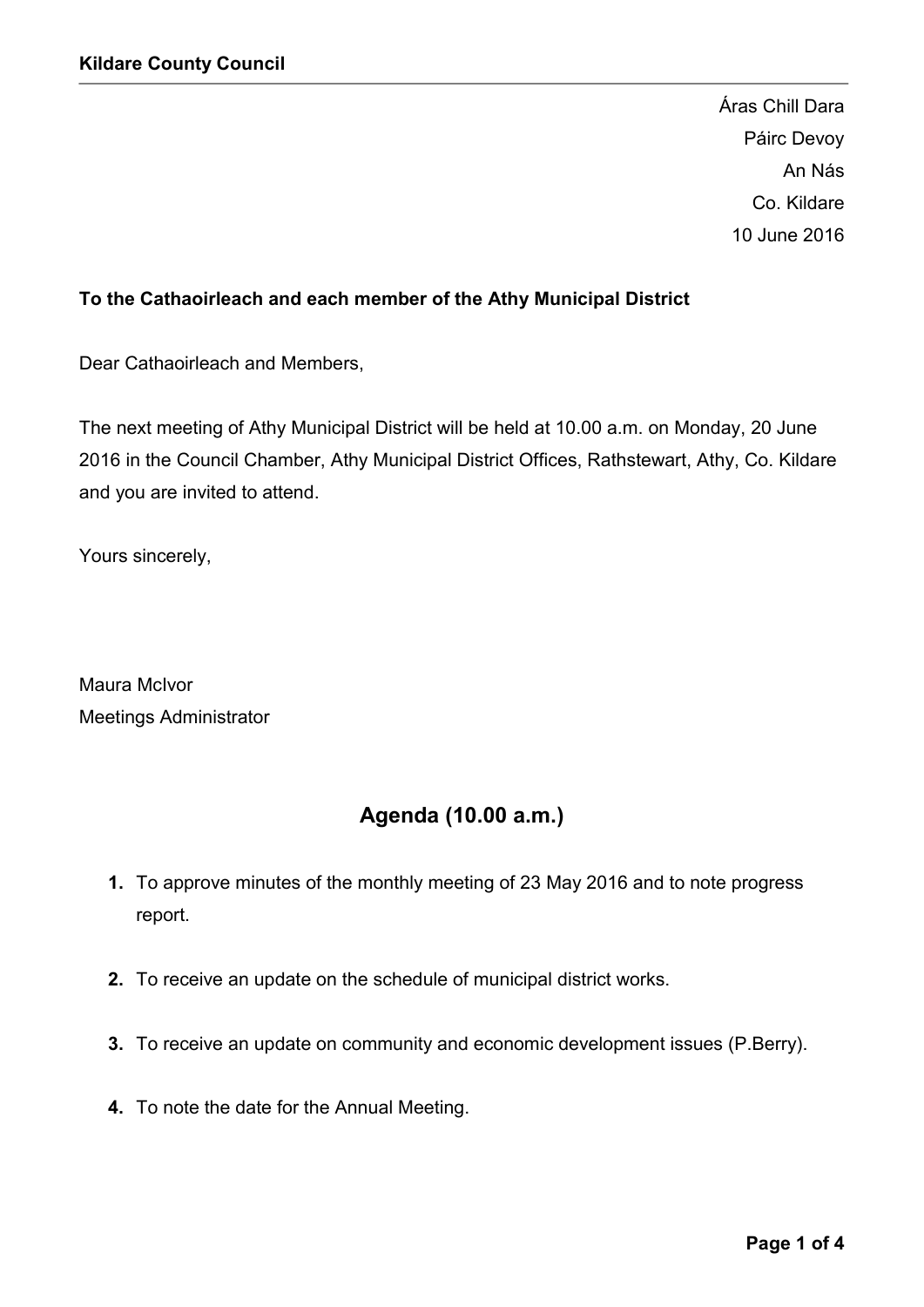# Roads, Transportation and Public Safety (10:10 a.m.)

5. To receive an update on progress on the Athy Distributor Road.

#### **Motions**

#### 6. Councillor Wall

That the council immediately seek the funding from the National Transport Authority for safety measures at Kildangan Bridge, Kildangan, that all other avenues of seeking such funding be also investigated, given the serious concerns of all users of the bridge and considering previous motions and current designs for the safety of all users of the bridge.

#### 7. Councillor Breslin

That the problem of flooding between Geraldine Road and Shamrock Lodge, Athy be rectified.

#### 8. Councillor Wall

That the council confirm the current position in relation to its road safety in estates policy in the Athy Municipal District including the provision of ramps and traffic calming and to also confirm any national guidelines on this very most important issue

## 9. Councillor Miley

That the council upgrade the road from junction with N 78 with the R 428 Stradbally Road, Woodstock out to Cardington as a matter of urgency to accommodate all local and passing traffic and in particular the local boxing club.

## 10.Councillor Keatley

That the council assist in the road preparations in the Athy area for the National Cycling Championships to take place from 23 June to 26 June .

#### Questions

#### 11.Councillor Wall

Can the council confirm the up to date position with the provision of a footpath at Cowpasture, Monasterevin as previously discussed?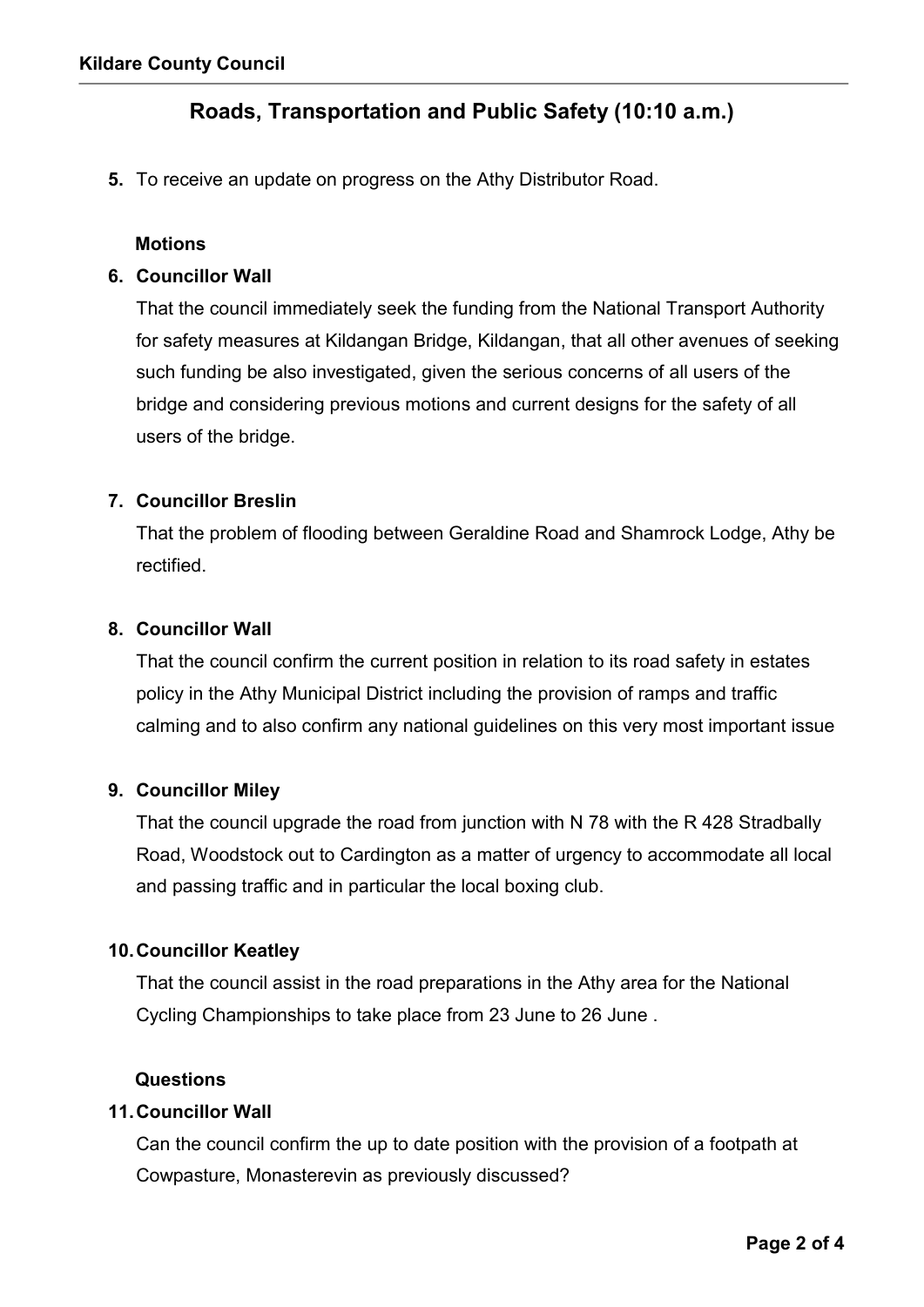## 12.Councillor Breslin

Can the plans for the re-development of Edmund Rice Square Athy be finalised and moved to the next stage?

## 13.Councillor Miley

Can the council give an update and presentation to the municipal district in relation to the footpath at Kildangan Bridge?

## 14.Councillor Miley

Can the council give an update on works at Cowpasture, Monasterevin?

## 15.Councillor Keatley

Can the council increase staff numbers in the Athy Municipal District roads section with a view to improving the condition of the tertiary roads in the district?

# Water Services and Environment (10.30 a.m.)

- 16.To consider the adoption of Draft Kildare County Council (Athy) Control of Horses Byelaws 2016.
- 17.To discuss the "Pay by weight" bin charges which are to be introduced in July.
- 18.To receive an update on the improvements on the sewerage network planned for Narraghmore.

## Motion

## 19.Councillor Miley

That the council investigated large-scale illegal dumping on a daily basis on a site at Lughill, Monasterevin.

## **Question**

## 20.Councillor Wall

Can the council confirm the up to date position with the extension at Churchtown Graveyard, Athy?